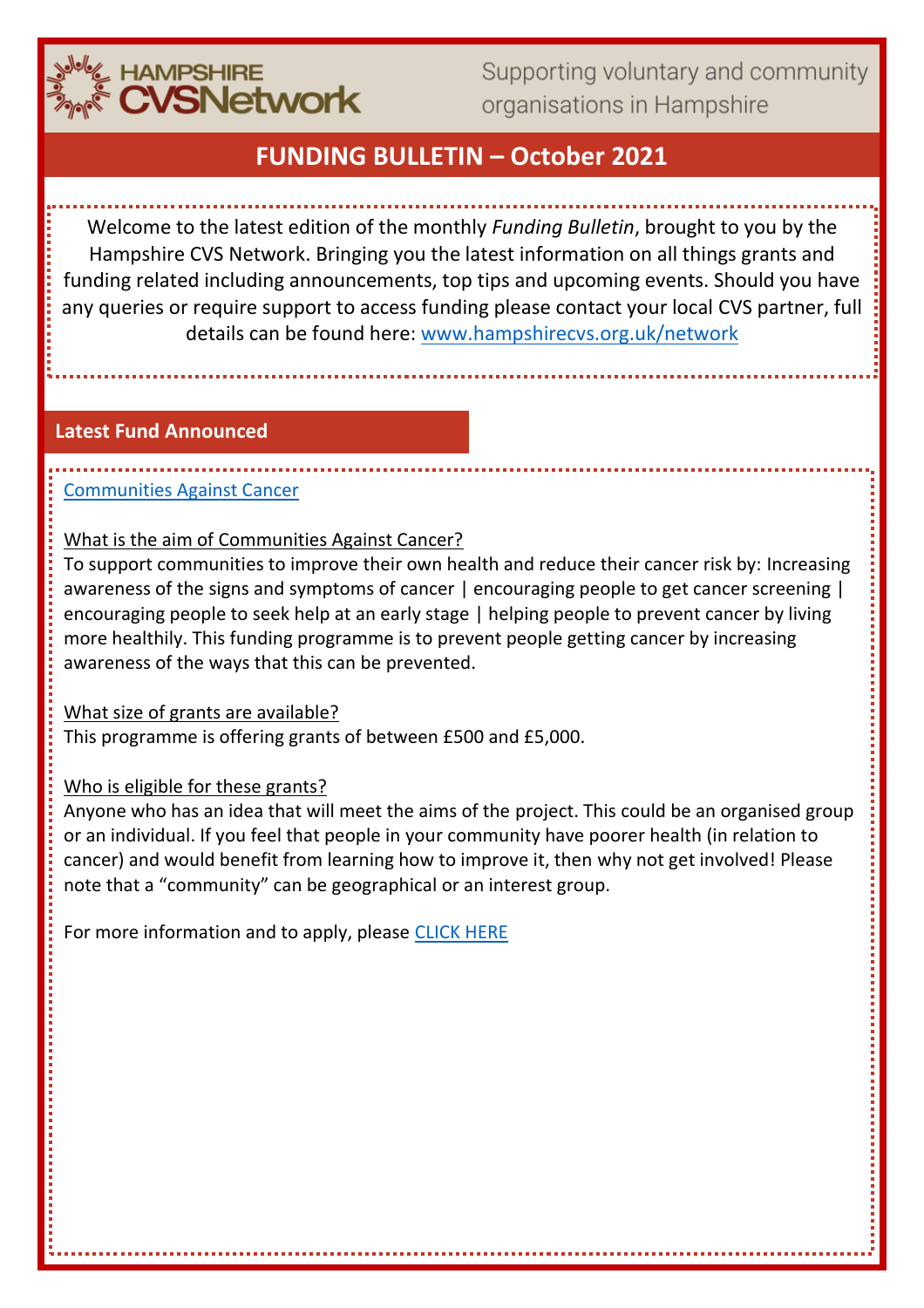## **Open Funds by Category**



- [Centre for Cultural Value -](https://www.culturalvalue.org.uk/collaborate-fund/) Collaborate Fund Collaborate is a new fund to support the development of collaborative research projects between the cultural sector and academic researchers. Funding of between £5k and £20k is available. Application deadline for the cultural sector is 24/11/2021.
- [Partner-Up Fund](https://www.wetakenote.org/partner-up) Grants are available for partnerships of organisations who have shared ideas for innovative arts projects which seek to bring about social change and forge strong connections. They welcome applications from groups of arts and non-arts organisations working together. Deadline: 19/11/2021.
- John Ellerman Foundation [Regional Museums and Galleries Fund](https://ellerman.org.uk/apply-for-funding/museums-and-galleries-fund) The Fund aims to help strengthen regional museums and galleries in the UK by helping organisations to enhance and sustain curatorial development to attract a broader public. Initial deadline is 7th January 2021.



- [Birkdale Trust for Hearing Impaired](http://www.grantsforthedeaf.co.uk/) The Trust aims to concentrate its grant making on 'profoundly' deaf young people. The funding is charitable organisations undertaking projects in the following areas: 1) To advance the education of children and young people, particularly those with a hearing impairment. 2) To promote the welfare of hearing impaired children and young people.
- Family Action [Welfare Grants Programme](https://www.family-action.org.uk/what-we-do/grants/welfare-grants/) Grants to support families and individuals for essential personal and household needs to assist families and individuals with low incomes, particularly those living on benefits. Grants will be for approximately £200 (up to a maximum of £300).
- The Maurice Hatter Foundation Grants are available for charitable organisations in the UK undertaking general charitable activities, particularly projects which support education and social welfare. Funding is at the discretion of the Trustees. Previous grants have been for up to £400,000. Applicants are advised to contact the Trust to confirm that exclusions do not apply. Please send to: Enquiries, Maurice Hatter

Foundation, Onslow House Onslow Street Guildford, Surrey GU1 4TL | Tel: 01483 407100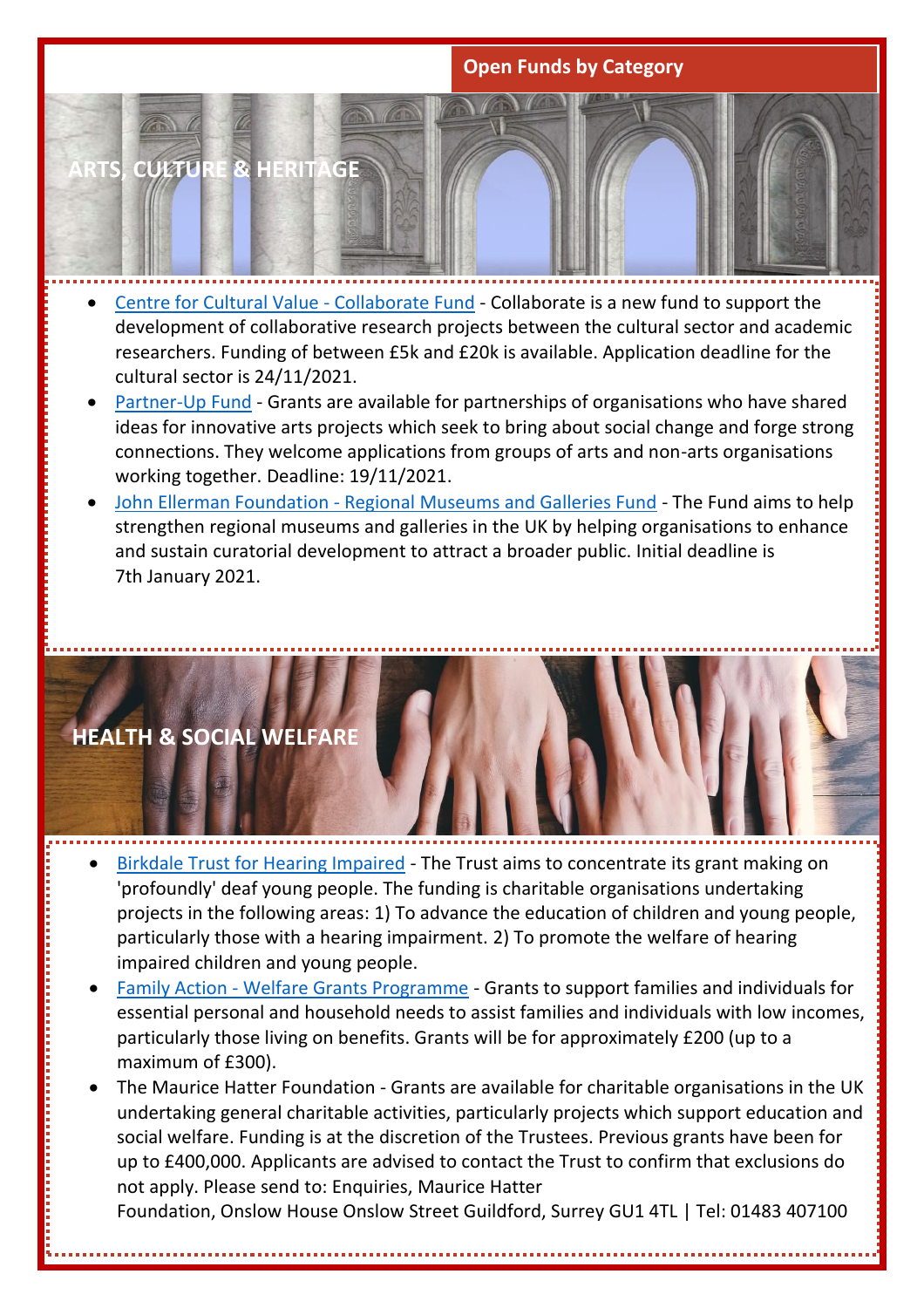# **ENVIRONMENT**

- **[International Tree Foundation -](https://internationaltreefoundation.org/uk-community-tree-planting/) UK Community Tree Planting Programme** The Programme supports projects run by community groups and voluntary organisations that engage communities in planting and caring for native species of trees. Deadline for applications is 16 December 2021.
- New Forest National Park [Sustainable Communities Fund](https://www.newforestnpa.gov.uk/communities/grants/) Promoting sustainability and landscape enhancements. Grants of up to £2,000 can support 100% of project costs. Applications will be accepted from schools, youth groups and other organised community groups and charities based within the New Forest National Park.
- The Linnean Society [Our Local Nature Grants](https://www.linnean.org/the-society/medals-awards-prizes-grants/our-local-nature-grants) The scheme provides grants to support innovative projects, designed and led by young people in the UK, which aim to increase access to local natural spaces. Grants of up to £1,000 are available. Deadline for applications is 1 November 2021.

# **CHILDREN & YOUNG PEOPLE**

- [Berkeley Foundation Resilience Fund](https://www.berkeleyfoundation.org.uk/grants) This fund is aimed at building resilience in organisations working to enable young people, aged 16-25, to overcome barriers to work and find meaningful employment. Deadline: 6th February 2022.
- [Wooden Spoon](https://woodenspoon.org.uk/) This supports projects which will benefit children and young people under 25 years of age who are disadvantaged physically, mentally or socially.
- [Kellogg's Breakfast Club Grants Programme](https://forevermanchester.com/kelloggs-breakfast-club-programme/) The Kellogg's Breakfast Club Grants Programme is offering grants of up to £1,000 to schools in the UK to set up Breakfast clubs for those children in most need.

# **COMMUNITY DEVELOPMENT**

l

- [Better Community Business Network Grant Initiative](https://bcbn.org.uk/grant-initiative/) Grants of up to £3,000 are available. Funding is intended to improve the quality of life and expectations of people and their communities, especially those who come from disadvantaged or socially deprived backgrounds. Deadline is the 26th November 2021.
- [Arnold Clark Community Fund](https://www.arnoldclark.com/community-fund) The fund aims to help UK charities and local community groups continue their important work which may be at risk due to the coronavirus pandemic. The grants (up to £1000) are awarded by a weekly draw during the winter campaign. The current funding focus is on organisations who deal with or address the following categories: Food banks | Toy banks | Poverty relief | Housing and accommodation.